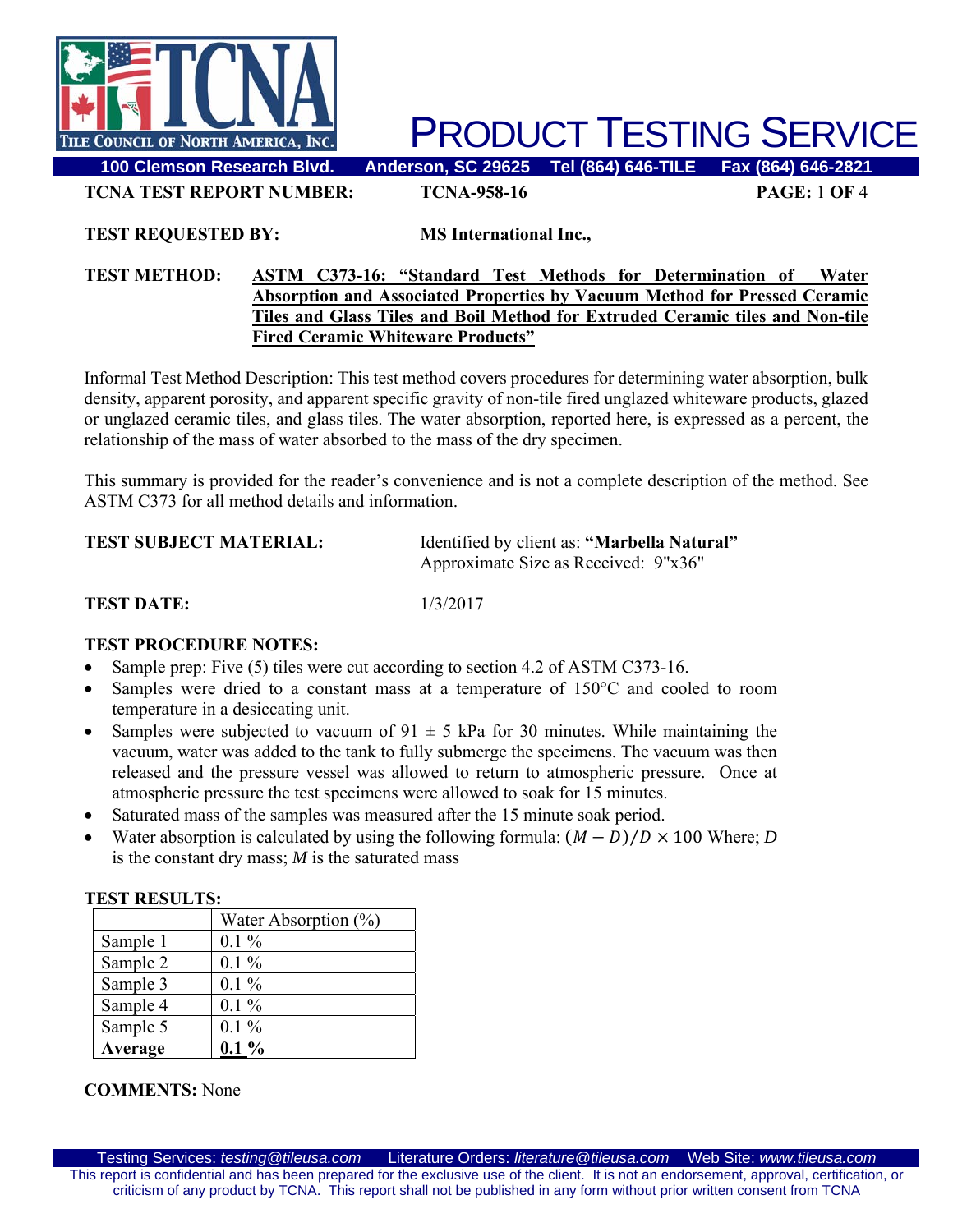

**100 Clemson Research Blvd. Anderson, SC 29625 Tel (864) 646-TILE Fax (864) 646-2821 TCNA TEST REPORT NUMBER: TCNA-958-16 PAGE:** 2 **OF** 4

#### **TEST REQUESTED BY: MS International, Inc.,**

**TEST SUBJECT MATERIAL:** Identified by client as: **"Marbella Natural"** 

#### **TEST METHOD: ASTM C373-14a: "Standard Test Method for Water Absorption, Bulk Density, Apparent Porosity, and Apparent Specific Gravity of Fired Whiteware Products"**

#### **TILE CLASSIFICATION\*:**

| <b>Class</b>  | Requirement                                                          |
|---------------|----------------------------------------------------------------------|
| Impervious    | Water absorption less than or equal to $0.5\%$                       |
| Vitreous      | Water absorption more than $0.5\%$ and less than or equal to $3.0\%$ |
| Semi-vitreous | Water absorption more than $3.0\%$ and less than or equal to $7.0\%$ |
| Non-vitreous  | Water absorption more than 7.0 $\%$ and less than or equal to 20.0%  |

#### **ANSI SPECIFICATIONS\*:**

| <b>ANSI</b> standard        | <b>Tile Type</b>   | <b>Specification</b>                                      |
|-----------------------------|--------------------|-----------------------------------------------------------|
| ANSI A 137.1 (Ceramic Tile) | Mosaic Tile        | Shall be impervious (porcelain), vitreous, semi-vitreous, |
|                             |                    | or non-vitreous depending on the class.                   |
| ANSI A 137.1 (Ceramic Tile) | Quarry Tile        | Shall be classified as impervious (porcelain), vitreous,  |
|                             |                    | or semi-vitreous with the water absorption not            |
|                             |                    | exceeding 5.0 percent                                     |
| ANSI A 137.1 (Ceramic Tile) | Pressed Floor Tile | Shall be classified as vitreous, semi-vitreous, or non-   |
|                             |                    | vitreous                                                  |
| ANSI A 137.1 (Ceramic Tile) | Porcelain Tile     | Shall be impervious                                       |
| ANSI A 137.1 (Ceramic Tile) | Glazed Wall Tile   | Shall be classified as non-vitreous                       |
| ANSI A 137.2 (Glass Tile)   | All Glass Tile     | Shall be impervious                                       |

\**For more detailed information, refer to ANSI A137.1 Specifications for Ceramic Tile and ANSI A137.2 Specifications for Glass Tile*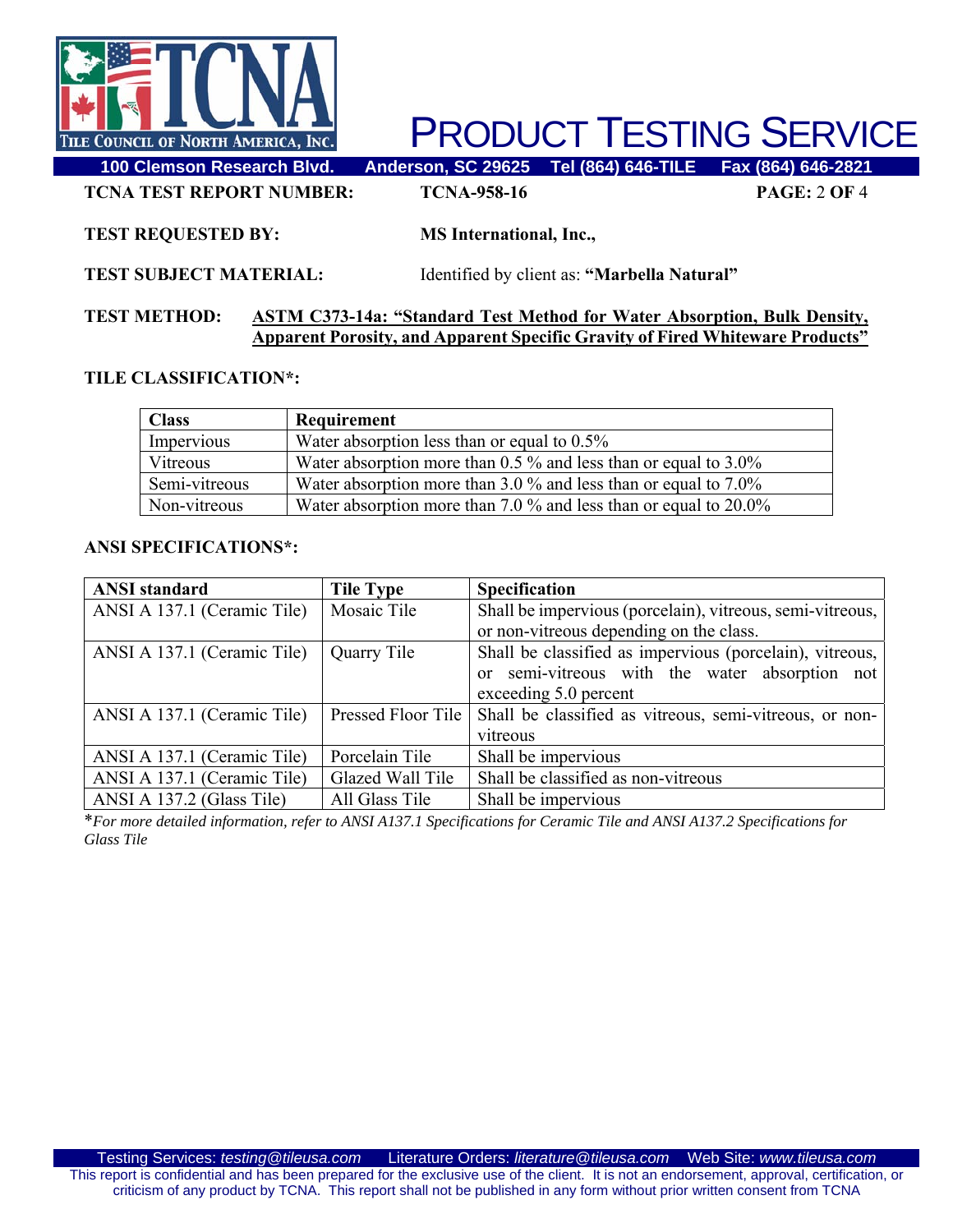

**TCNA TEST REPORT NUMBER: TCNA-958-16 PAGE:** 3 **OF** 4

### **IMAGE OF PRODUCT TESTED:**



#### **DISCLAIMER AND LIMITATION OF LIABILITY**

This report is provided for the sole use of the client and no one else. It is intended for professional use by a knowledgeable professional. If published by the client, it must be published in full, including this disclaimer and limitation of liability.

This report is not an endorsement, recommendation, approval, certification, or criticism by TCNA of any particular product or its application. TCNA recommends that anyone considering the use or installation of a particular product consult with the manufacturer or an industry professional for advice specific to the person's needs and consider any applicable laws, statutes, codes, or regulations relevant to the particular product. TCNA does not know all the different manners and applications in which a client's particular product might be used, and, therefore, it disclaims any and all duty to provide warnings or to further investigate the suitability of the use of a particular product in a particular situation.